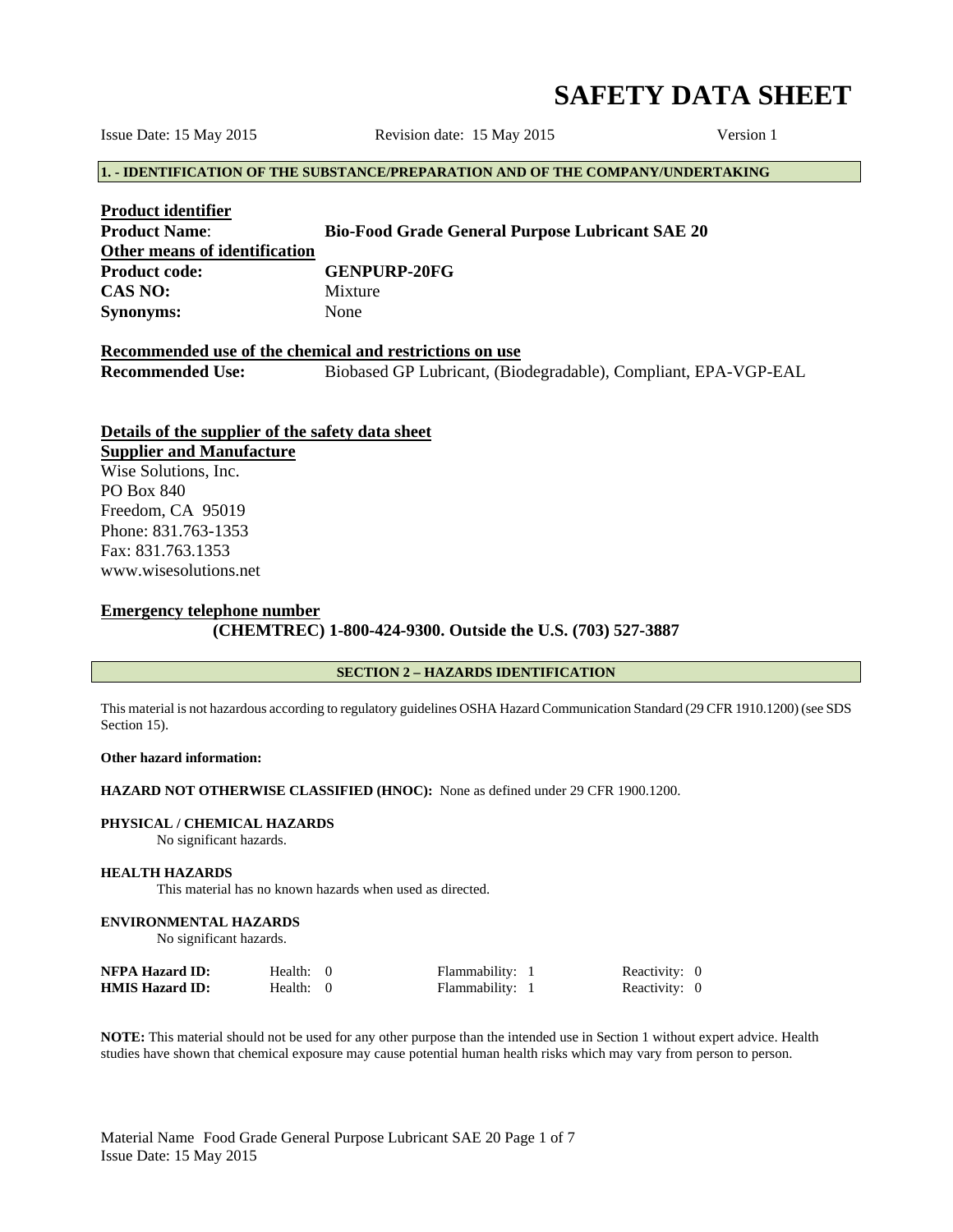## **SECTION 3 - COMPOSITION/INFORMATION on INGREDIENTS**

**No Hazardous Substance(s) or Complex Substance(s) required for disclosure.** As per paragraph (i) of 29 CFR 1910.1200, formulation is considered a trade secret and specific chemical identity and exact percentage (concentration) of composition may have been withheld. Specific chemical identity and exact percentage composition will be provided to health professionals, employees, or designated representatives in accordance with applicable provisions of paragraph (i).

| <b>SECTION 4 - FIRST AID MEASURES</b>                                      |                                                                                                                                                            |  |
|----------------------------------------------------------------------------|------------------------------------------------------------------------------------------------------------------------------------------------------------|--|
| Eve contact:                                                               | Flush eye with water for 15 minutes. If symptoms persist, call a physician.                                                                                |  |
| <b>Skin contact:</b>                                                       | Wash off immediately with soap and plenty of water. Remove and wash contaminated clothing before<br>re-use. If skin irritation persists, call a physician. |  |
| <b>Inhalation:</b>                                                         | Move to fresh air. If breathing is difficult, give oxygen. If not breathing, give artificial respiration. If<br>symptoms persist, call a physician.        |  |
| <b>Ingestion:</b>                                                          | Do not induce vomiting. If conscious, drink plenty of water.<br>Obtain medical attention.                                                                  |  |
| Most important symptoms and effects, both acute and delayed                |                                                                                                                                                            |  |
| Symptoms:                                                                  | No information available.                                                                                                                                  |  |
| Indication of any immediate medical attention and special treatment needed |                                                                                                                                                            |  |

Notes to physician: Treat symptomatically

# **SECTION 5 - FIRE-FIGHTING MEASURES**

**Suitable extinguishing media:** Use dry chemical, CO2, water spray or "alcohol" foam.

**Unsuitable extinguishing media:** Do not use a solid water stream as it may scatter and spread fire.

Fire Fighting Instructions: Evacuate area. Prevent runoff from fire control or dilution from entering streams, sewers, or drinking water supply. Use water spray to cool fire exposed surfaces and to protect personnel.

**Hazardous Combustion Products:** Incomplete combustion products, Smoke, Fume, Oxides of carbon.

**Specific hazards arising from the chemical:** In the event of fire, cool tanks and protect personnel with water spray. FLASH POINT (COC) 328°C (622.4°F)

#### **Explosion data:**

Sensitivity to Mechanical Impact None. Sensitivity to Static Discharge None.

#### **Special protective equipment for firefighters:**

Firefighters should use standard protective equipment and in enclosed spaces, self-contained breathing apparatus.

## **SECTION 6 - ACCIDENTAL RELEASE MEASURES**

## **Personal precautions, protective equipment and emergency procedures**

**Personal precautions:** Use personal protective equipment. Keep unnecessary personnel away.

#### **Environmental precautions**

 **Environmental precautions:** Prevent product from entering drains. Do not contaminate surface water. Check on local, national and international regulatory information to determine any reporting requirements for spills.

#### **Methods and material for containment and cleaning up**

 **Methods for containment:** Prevent further leakage or spillage if safe to do so, confine spill immediately with booms.

 **Methods for cleaning up:** Absorb spill with inert material (e.g. dry sand or earth). Where necessary collect using absorbent media, or skimming surface with suitable absorbent, then transfer material in approved containers.

## **SECTION 7 - HANDLING AND STORAGE**

Material Name Food Grade General Purpose Lubricant SAE 20 Page 2 of 7 Issue Date: 15 May 2015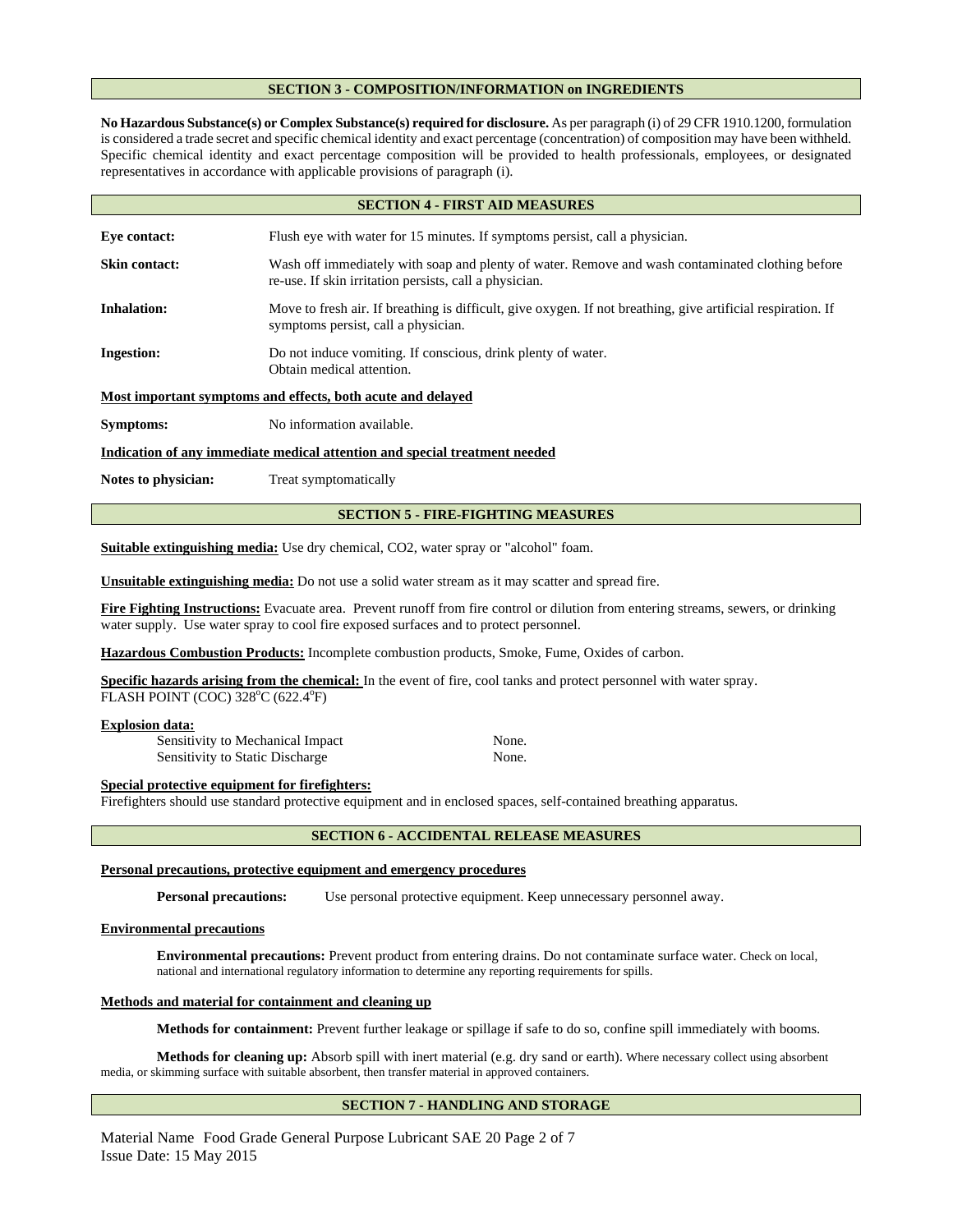## **Precautions for safe handling**

**Handling:** Handle in accordance with good industrial hygiene and safety practice. Keep containers closed when not in use. Wash thoroughly after handling.

**Conditions for safe storage, including any incompatibilities**<br>**Storage Conditions:** Keep containers tightly closed an

Keep containers tightly closed and store in a cool well-ventilated place free of contaminants. Empty containers may retain product properties. Follow all MSDS / Label warnings after container is emptied. No special storage precautions required.

## **SECTION 8 - EXPOSURE CONTROLS/PERSONAL PROTECTION**

#### **Control parameters**

| <b>Exposure Guidelines</b> |                                  |                                  |             |  |
|----------------------------|----------------------------------|----------------------------------|-------------|--|
| <b>Components</b>          | <b>ACGIH TLV</b>                 | OSHA $(TWA mg/m 3)$ :            | <b>IDLH</b> |  |
| Oil Mist                   | $\frac{5}{3}$ mg/m $\frac{2}{3}$ | $\frac{5}{2}$ mg/m $\frac{1}{2}$ |             |  |

## **Appropriate engineering controls**

**Engineering measures to reduce exposure:** Use only in area provided with appropriate exhaust ventilation.

#### **Individual protection measures, such as personal protective equipment**

| <b>Respiratory protection:</b>         | No personal respiratory protective equipment normally required. In case of insufficient |
|----------------------------------------|-----------------------------------------------------------------------------------------|
|                                        | ventilation wear suitable respiratory equipment.                                        |
| <b>Hand protection:</b>                | Nitrile rubber Neoprene gloves                                                          |
| Eve protection:                        | Safety glasses                                                                          |
| Skin and body protection:              | Impervious clothing                                                                     |
| <b>General Hygiene Considerations:</b> | Avoid contact with skin, eyes and clothing                                              |

# **SECTION 9 - PHYSICAL AND CHEMICAL PROPERTIES**

# **Typical information on basic physical and chemical properties**

| <b>Specific Gravity</b> $(H_2O = 1)$ :  | .91 @ $15.6^{\circ}$ C                       |
|-----------------------------------------|----------------------------------------------|
| <b>Flash Point (COC):</b>               | $328^{\circ}$ C (622.4 $^{\circ}$ F)         |
| Kinematic viscosity:                    | 39.1 cSt @ 40 <sup>o</sup> C                 |
| <b>Pour Point:</b>                      | $-18^{\circ}$ C ( $-4^{\circ}$ F)            |
| <b>Explosive properties:</b>            | Material does not have explosive properties. |
| <b>Oxidizing properties:</b>            | See Section 2, No significant hazards.       |
| <b>Volatile Organic Compound (VOC):</b> | Components contain No VOC according to CARB  |
| <b>Physical state</b>                   | Liquid                                       |
| Appearance                              | Oil                                          |
| Odor                                    | Mild                                         |
| Color                                   | Light yellow liquid                          |
| <b>Odor threshold</b>                   | Not Determined                               |
| Melting: point/freezing point:          | Not Determined                               |
| <b>Boiling point /boiling range:</b>    | Not Determined                               |
| Flammability (solid, gas):              | Not Determined                               |
| <b>Flammability Limit in Air</b>        | Not Determined                               |
| Evaporation rate: (n-Butyl Acetate=1)   | Approx. $<$ 1                                |
| <b>Percent Volatile:</b>                | Not Determined                               |
| <b>Boiling Point:</b>                   | Not Determined                               |
| <b>Vapor Density</b> ( $Air = 1$ ):     | $<$ 1                                        |
| Vapor pressure:                         | Not Determined                               |
| <b>Solubility in Water:</b>             | Insoluble                                    |
| <b>Upper flammability limit:</b>        | Not Determined                               |
| <b>Lower flammability limit:</b>        | Not Determined                               |
| <b>Partition coefficient:</b>           | Not Determined                               |
| <b>Autoignition temperature:</b>        | Not Determined                               |
| <b>Decomposition temperature:</b>       | Not Determined                               |
|                                         |                                              |

## **Other information**

*The above data are typical values and do not constitute a specification.* 

Material Name: Bio-Food Grade General Purpose Lubricant SAE 20 Page 3 of 7 Issue Date: 15 May 2015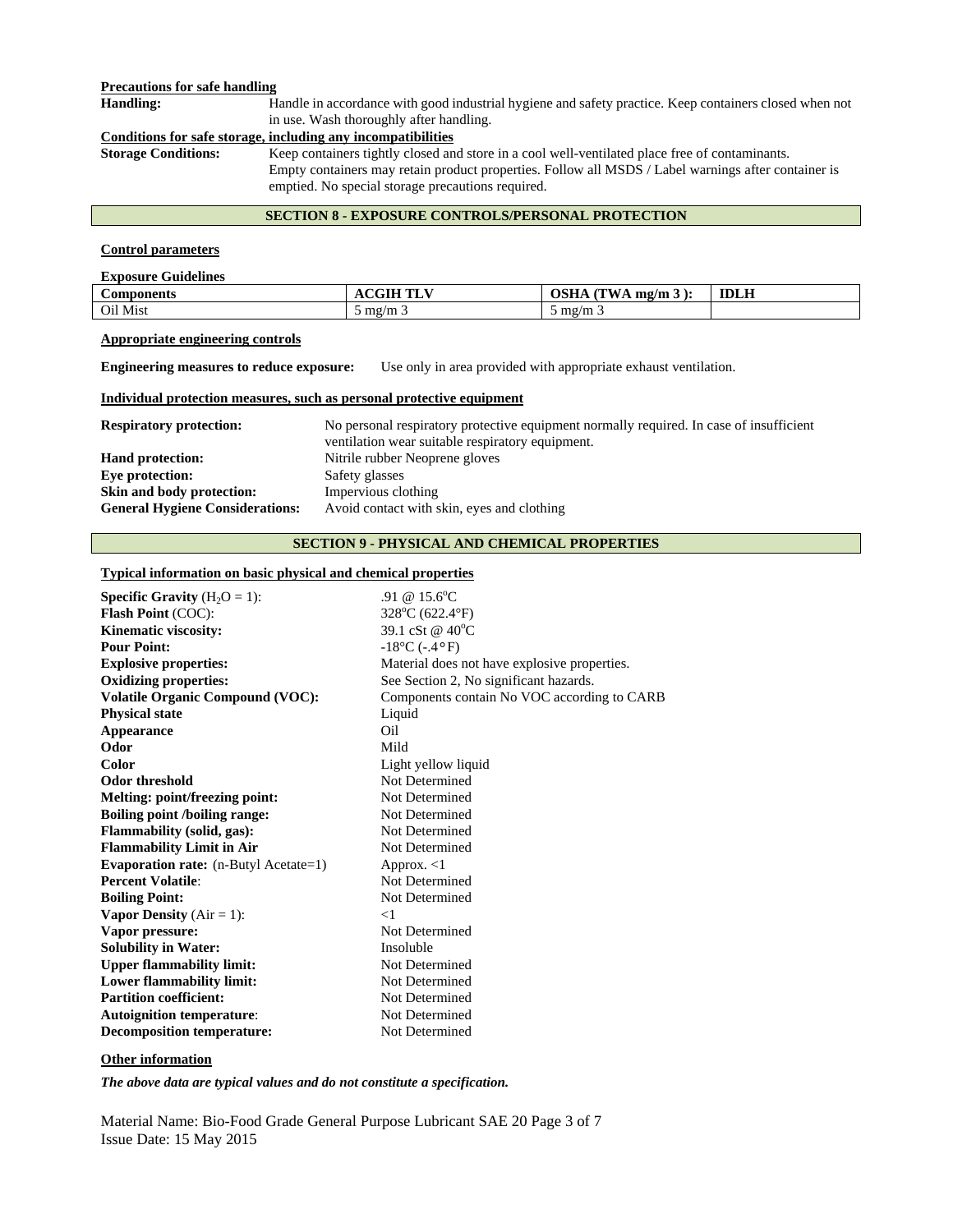## **SECTION 10 - STABILITY AND REACTIVITY**

| <b>Reactivity</b>                                                                                           | Not applicable                          |
|-------------------------------------------------------------------------------------------------------------|-----------------------------------------|
| <b>Chemical stability</b>                                                                                   |                                         |
| <b>Stability:</b>                                                                                           | Stable under normal conditions          |
| <b>Possibility of Hazardous Reactions</b>                                                                   |                                         |
| <b>Possibility of Hazardous Reactions:</b> None under normal processing<br><b>Hazardous polymerization:</b> | Hazardous polymerization does not occur |
| <b>Conditions to avoid</b>                                                                                  |                                         |
| Conditions to avoid:                                                                                        | No special storage conditions required  |
| <b>Hazardous Decomposition Products</b>                                                                     |                                         |
| <b>Hazardous Decomposition Products:</b> None under normal processing                                       |                                         |
| <b>Incompatible materials</b>                                                                               |                                         |
| Incompatible materials:                                                                                     | Oxidizing agents                        |

## **SECTION 11 - TOXICOLOGICAL INFORMATION**

## **Information on likely routes of exposure**

| <b>Product Information</b>                   | Product does not present an acute toxicity hazard based on known or supplied information                                                                                            |  |
|----------------------------------------------|-------------------------------------------------------------------------------------------------------------------------------------------------------------------------------------|--|
| Eye contact                                  | Contact with eyes may cause irritation. May cause mild, short-lasting discomfort to eyes based on<br>assessment of the components.                                                  |  |
| <b>Skin contact</b>                          | Acute Toxicity: Minimally Toxic, based on assessment of the components. Substance does not generally<br>irritate and is only mildly irritating to the skin with prolonged exposure. |  |
| <b>Inhalation</b>                            | Acute Toxicity: Minimally Toxic, based on assessment of the components.                                                                                                             |  |
|                                              | Irritation: Negligible hazard at ambient/normal handling temperatures.                                                                                                              |  |
| Ingestion                                    | Acute Toxicity: Minimally Toxic, based on assessment of the components and structurally similar<br>materials.                                                                       |  |
| Aspiration                                   | Not expected to be an aspiration hazard, based on physical and chemical properties of the material.                                                                                 |  |
| <b>Respiratory Sensitization</b>             | Not expected to be a respiratory sensitizer, based on assessment of the components and structurally<br>similar materials.                                                           |  |
| <b>Germ Cell Mutagenicity</b>                | Not expected to be a germ cell mutagen, based on assessment of the components and structurally<br>similar materials.                                                                |  |
| Carcinogenicity                              | Not expected to cause cancer, based on assessment of the components and structurally                                                                                                |  |
|                                              | similar materials. This product does not contain any carcinogens or potential carcinogens as listed by                                                                              |  |
| OSHA,                                        |                                                                                                                                                                                     |  |
|                                              | IARC or NTP.                                                                                                                                                                        |  |
| <b>Reproductive Toxicity</b>                 | Not expected to be a reproductive toxicant, based on assessment of the components.                                                                                                  |  |
| <b>Lactation</b>                             | Not expected to cause harm to breast-fed children.                                                                                                                                  |  |
| <b>Specific Target Organ Toxicity (STOT)</b> | Single Exposure: Not expected to cause organ damage from a single exposure.                                                                                                         |  |
|                                              | Repeated Exposure: Not expected to cause organ damage from prolonged or<br>repeated exposure.                                                                                       |  |

# **OTHER INFORMATION**

**Product Information:** Product does not present an acute toxicity hazard based on known or supplied information. Not expected to cause significant health effects under conditions of normal use, based on laboratory studies with the same or similar materials. Not mutagenic or genotoxic. Not sensitizing in test animals and humans.

Material Name: Bio-Food Grade General Purpose Lubricant SAE 20 Page 4 of 7 Issue Date: 15 May 2015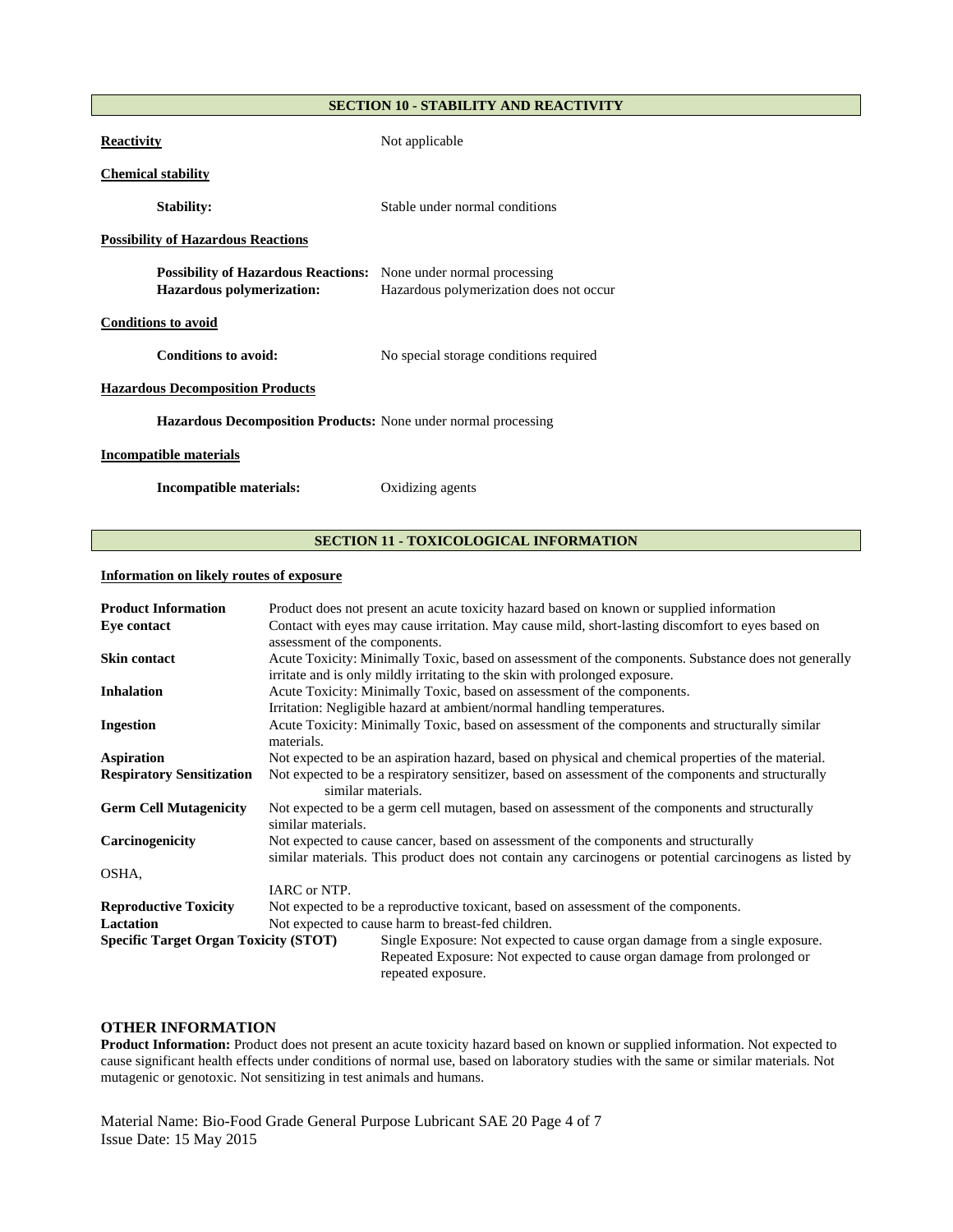## **SECTION 12 - ECOLOGICAL INFORMATION**

**Ecotoxicity:** No known hazards to the aquatic environment

**Biodegradation:** Based on previous biodegradability studies, the product provides Ultimate Biodegradation Pw1 >60% within 28 days in ASTM D-5864 Aerobic Aquatic Biodegradation of Lubricants.

**Aquatic/Ecotoxicity: OECD 201, 202, and 203:** Based on previous studies, LC50/EC50 is greater than 10,000 ppm (10000 mg/L).

**Bioaccumulation:** No Potential to Bioconcentrate

**Soil Mobility:** Not Established

**Persistence and degradability:** Readily biodegradable >60% after 28 days

**Water Mobility:** The product is insoluble and floats on water. **WGK: 1** 

# **SECTION 13 - DISPOSAL INFORMATION**

#### **Waste treatment methods**

**Disposal of waste:** Disposal should be in accordance with applicable regional, national and local laws and regulations.

**Contaminated packaging:** Do not reuse container**.**

## **SECTION 14 - TRANSPORTATION INFORMATION**

| UN number                         | <b>ADR/RID</b> Not regulated.                   |  |  |
|-----------------------------------|-------------------------------------------------|--|--|
| <b>ICAO</b> Not regulated.        | <b>IMDG</b> Not regulated.                      |  |  |
| UN proper shipping name           | <b>ADR/RID</b> Not regulated.                   |  |  |
| <b>ICAO</b> Not regulated.        | <b>IMDG</b> Not regulated. Marine Pollutant: NO |  |  |
| <b>Transport hazard class(es)</b> | <b>ADR/RID</b> Not regulated.                   |  |  |
| <b>ICAO</b> Not regulated.        | <b>IMDG</b> Not regulated.                      |  |  |
| Packing group                     | <b>ADR/RID</b> Not regulated.                   |  |  |
| <b>AIR</b>                        | <b>IATA</b> Not regulated.                      |  |  |
| <b>LAND</b>                       | <b>TDG</b> Not regulated.                       |  |  |
| <b>LAND</b>                       | <b>DOT</b> Not regulated.                       |  |  |

#### **SECTION 15 - REGULATORY INFORMATION**

#### **International Inventories**

**TSCA: Listed in TSCA** 

#### **TSCA - United States Toxic Substances Control Act Section 8(b) Inventory**

| <b>Global Chemical Inventories:</b> |                                                                                                            |
|-------------------------------------|------------------------------------------------------------------------------------------------------------|
| <b>USA</b>                          | All components of this material are on the US TSCA Inventory or are exempt.                                |
| EU                                  | All components are in compliance with the EC Seventh amendment Directive 92/32/EEC.                        |
| Japan                               | All components are in compliance with the Chemical Substances Control Law of Japan.                        |
| Australia                           | All components are in compliance with chemical notification requirements in Australia.                     |
| Canada                              | All components are in compliance with the Canadian Environmental Protection Act and are                    |
|                                     | Canadian DSL/NDSL.                                                                                         |
| Switzerland                         | All components are in compliance with the Environmentally Hazardous Substances Ordinance in Switzerland.   |
| <b>China</b>                        | All components of this product are listed on the Inventory of Existing Chemical Substances in China        |
| Korea                               | All components are in compliance in Korea.                                                                 |
| <b>Philippines</b>                  | All components are in compliance with the Philippines Toxic Substances and Hazardous and Nuclear Wastes    |
|                                     | Control Act of 1990 (R.A. 6969).                                                                           |
| <b>TSCA:</b>                        | All ingredients in this product are listed or exempt from listing on the TSCA Chemical inventory.          |
| CEPA:                               | All ingredients in this product are listed or exempt from listing on the Canadian DSL/NDSL.                |
| <b>Proposition 65:</b>              | This product contains no chemicals know to the State of California to cause cancer, birth defects of other |

Material Name: Bio-Food Grade General Purpose Lubricant SAE 20 Page 5 of 7 Issue Date: 15 May 2015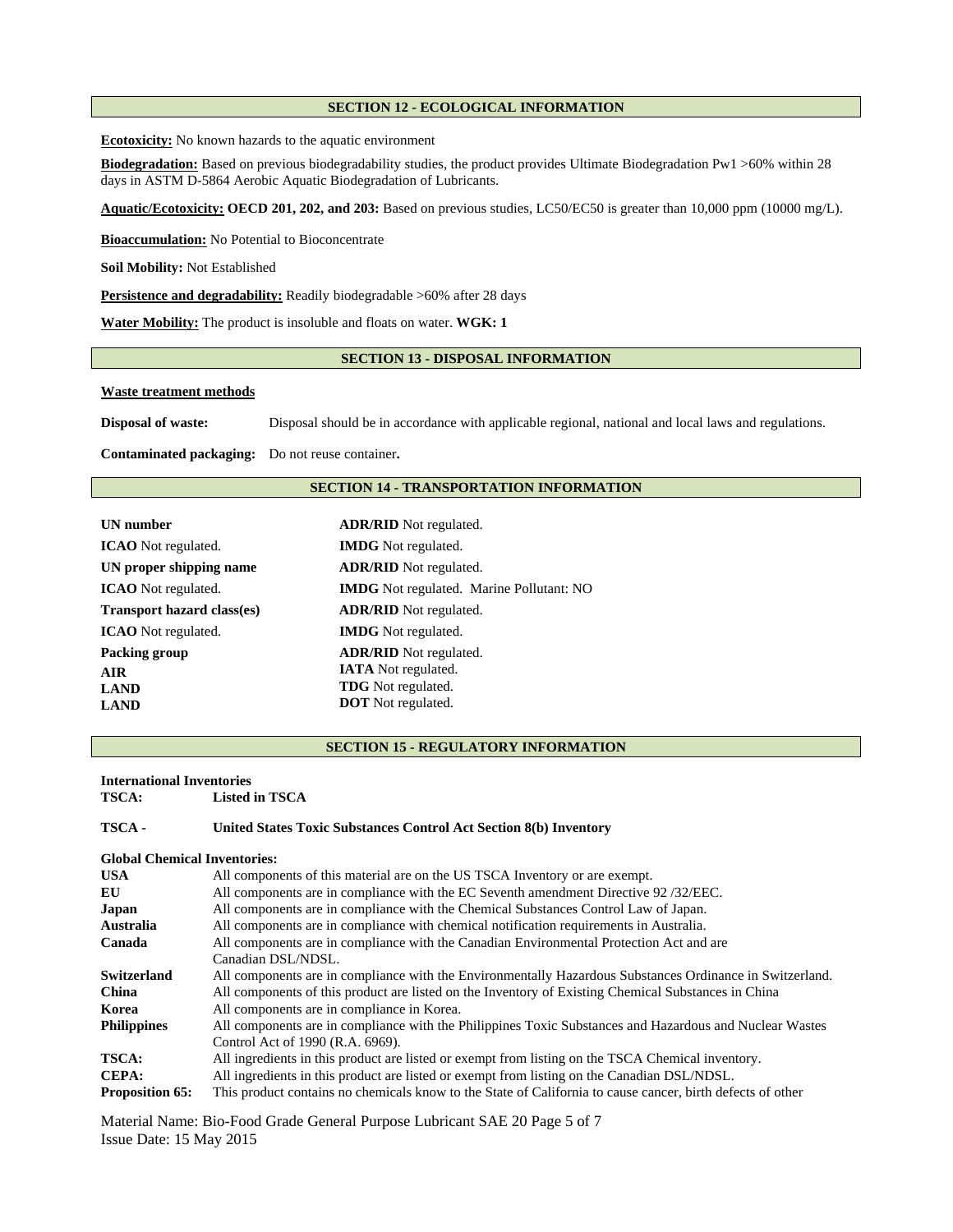#### reproductive harm.

## **Federal Regulations**

#### **SARA 313**

Section 313 of Title III of the Superfund Amendments and Reauthorization Act of 1986 (SARA). This product does not contain any chemicals which are subject to the reporting requirements of the Act and Title 40 of the Code of Federal Regulations, Part 372.

|  |  | <b>SARA 311/312 Hazard Categories</b> |  |  |
|--|--|---------------------------------------|--|--|
|--|--|---------------------------------------|--|--|

| Acute Health Hazard               | Nο           |
|-----------------------------------|--------------|
| Chronic Health Hazard             | Nο           |
| Fire Hazard                       | Nο           |
| Sudden release of pressure hazard | Nο           |
| Reactive Hazard                   | $N_{\Omega}$ |

## **CWA (Clean Water Act)**

This product does not contain any substances regulated as pollutants pursuant to the Clean Water Act (40 CFR 122.21 and 40 CFR 122.42).

# **CERCLA**

This material, as supplied, does not contain any substances regulated as hazardous substances under the Comprehensive Environmental Response Compensation and Liability Act (CERCLA) (40 CFR 302) or the Superfund Amendments and Reauthorization Act (SARA) (40 CFR 355). There may be specific reporting requirements at the local, regional, or state level pertaining to releases of this material.

## **State Regulations (RTK)**

#### **California Proposition 65**

This product does not contain any Proposition 65 chemicals.

#### **U.S. State Right-to-Know Regulations**

This product does not contain any know chemical substance on the SARA Extremely Hazardous Substances list.

## **U.S. EPA Label Information**

EPA Pesticide Registration Number Not applicable

**SECTION 16 - OTHER INFORMATION** 

Read and follow all label directions and precautions before using the product. **NFPA:**  Health: 0 Flammability: 1 Instability 0

# **HMIS health rating**:

Health: 0 Flammability: 1 Physical hazards 0 Personal protection B

#### **Guide to Abbreviations:**

ACGIH = American Conference of Governmental Industrial Hygienists; CARB = California Air Resource Board, CASRN = Chemical Abstracts Service Registry Number; CEILING = Ceiling Limit (15 minutes); CERCLA = The Comprehensive Environmental Response, Compensation, and Liability Act; EPA = Environmental Protection Agency; GHS = Globally Harmonized System; IARC = International Agency for Research on Cancer; INSHT = National Institute for Health and Safety at Work; IOPC = International Oil Pollution Compensation; LEL = Lower Explosive Limit; NE = Not Established; NFPA = National Fire Protection Association; NTP = National Toxicology Program; OSHA = Occupational Safety and Health Administration; PEL = Permissible Exposure Limit (OSHA); SARA = Superfund Amendments and Reauthorization Act; STEL = Short Term Exposure Limit (15 minutes); TLV = Threshold Limit Value (ACGIH); TWA = Time Weighted Average (8 hours); UEL = Upper Explosive Limit; WHMIS = Worker Hazardous Materials Information System (Canada)

#### **Revision:**

| $\sim$ $\sim$ $\sim$ | <b>Date</b>      | $\blacksquare$ Davison<br>vection<br>www<br>$\sim$ 150 $\sim$ |
|----------------------|------------------|---------------------------------------------------------------|
|                      | 2015<br>15 May 1 | new                                                           |

The information presented herein has been compiled from sources considered to be dependable and is accurate to the best of Wise Solutions, Inc. knowledge; making no warranty whatsoever, expressed or implied, of MERCHANTABILITY OF FITNESS FOR THE PARTICULAR PURPOSE, regarding the accuracy of such data or the results to be obtained from the use thereof. Wise Solutions, Inc.

Material Name: Bio-Food Grade General Purpose Lubricant SAE 20 Page 6 of 7 Issue Date: 15 May 2015